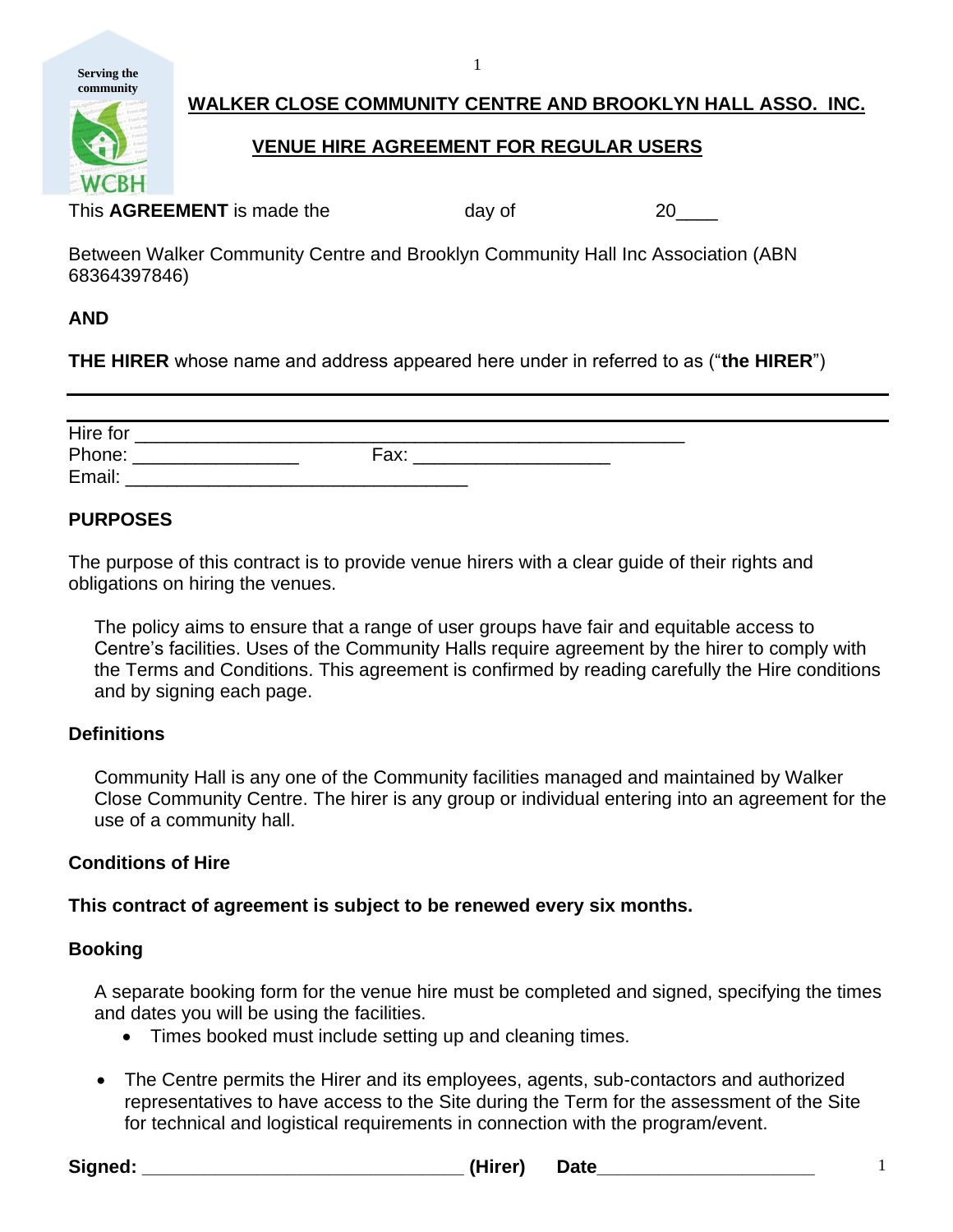• The Centre permits invitees of the Hirer to have access to the Site for the duration of time that the Site is used for the program/event.

2

• The Hirer must not, without the consent of the Centre, access or permit access to the Site for any other purpose.

## **Cancellation of Booking**

It is to be noted that the facility has been booked specifically for your use on the day and time agreed to by this contract, and you will be invoiced for the same.

- Two weeks' notice MUST be given prior to cancellation of any function.
- If notice is not given, 25 % will be deducted from the invoiced (rental) amount deposited.

## **FEES AND CHARGES**

Fees may be charged for the hire of facilities and resources and to cover the costs associated with their use, including power consumption, water, cleaning, insurance, administration, additional wear and tear and the use of specific items of equipment.

As a minimum requirement, fees should at least meet the additional recurrent operating costs incurred through use of the facilities and resources; the hire price is subject to change depending on the current prevailing market price.

## **HIRING COST**

The hiring charges will be applied at the prevailing market cost and at the discretion of the committee of management. **The agreed price shown on the separate booking document is subject to be reviewed periodically.** 

## **PAYMENT METHODS**

Payment is requested by issuing invoice and can be made in cash or cheque or direct deposit to bank

• No credit cards or EFTPOS accepted.

## **Bond:**

A bond of \$500.00 is required. Bonds will be returned after inspection of the hall providing the venue is left in a good condition and all guidelines have been followed. Part or full forfeiture of bond will occur if terms and conditions are not met. To get back the bond, both bond receipt and the key or swipe card must be returned to the Centre**.**

This payment must be separate from the rental fee, which will be paid at least two days before the start of the program.

## **Smoking**

The Brooklyn Hall and Walker Close Community Centre is a non-smoking venue. This complies with Council's policy and is not permitted inside the buildings, at the front of the community halls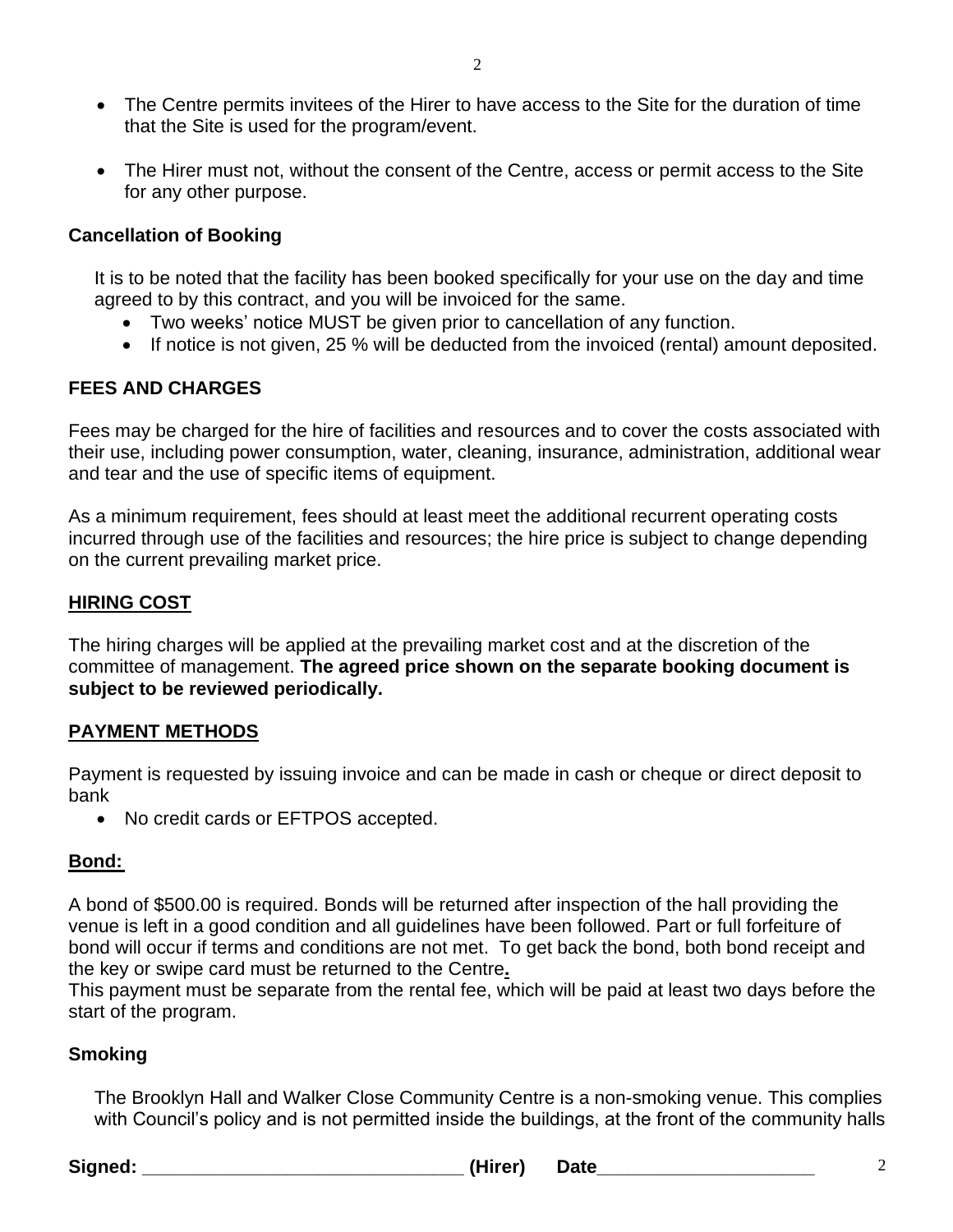within 3 metres of entry doors or in the rear yard at any time. It is the responsibility of user to ensure that cigarette butts are disposed of correctly.

#### **Furniture**

Please take care while moving equipment. All items of furniture must be returned to the appropriate storage cupboards correctly as per instructions, after use.

• A maintenance fee will be charged if storage instructions are not followed or items have not been put away.

## **Please read signs in the community halls for details**

## **Cleaning**:

The Community Halls **MUST** be left in a clean and tidy when you finish your function.

- All areas and surfaces are to be left clean and tidy after use.
- Basic cleaning equipment is provided at the centre.
- Floors are to be swept and mopped after use.
- All kitchenware used must be cleaned and put away.
- Tables and chairs must be wiped down and returned to storage.
- All spillages must be cleaned immediately to prevent accidents or damage to the floors.
- Excessive marking on floorboards could lead to the forfeiture of bond monies.
- A minimum cleaning service fee \$150 will be charged if left unclean.

## **External Services**

You are welcome to use external services for your function at our Community Hall (i.e caterers, entertainment, jumping castles, cleaners), however you are responsible for all people accessing the Community Hall during your hire period and we strongly advise that you ensure they are aware of these guidelines. **No equipment is to be used which requires pegging down on any outdoor surfaces and no external equipment is to remain in the Centre after your hire.** 

## **Children supervision**

Children are very welcome at the at the community halls.

- Children MUST be supervised at all times.
- Children are not permitted to roam outside the hired area or tamper with displays and equipment in the community halls.

## **Public Areas**

The Walker Close Community Centre foyer is a public area for all Centre users during business hours, walkways, toilets and doors must have clear access at all times.

**Signed: \_\_\_\_\_\_\_\_\_\_\_\_\_\_\_\_\_\_\_\_\_\_\_\_\_\_\_\_\_\_\_ (Hirer) Date\_\_\_\_\_\_\_\_\_\_\_\_\_\_\_\_\_\_\_\_\_** 3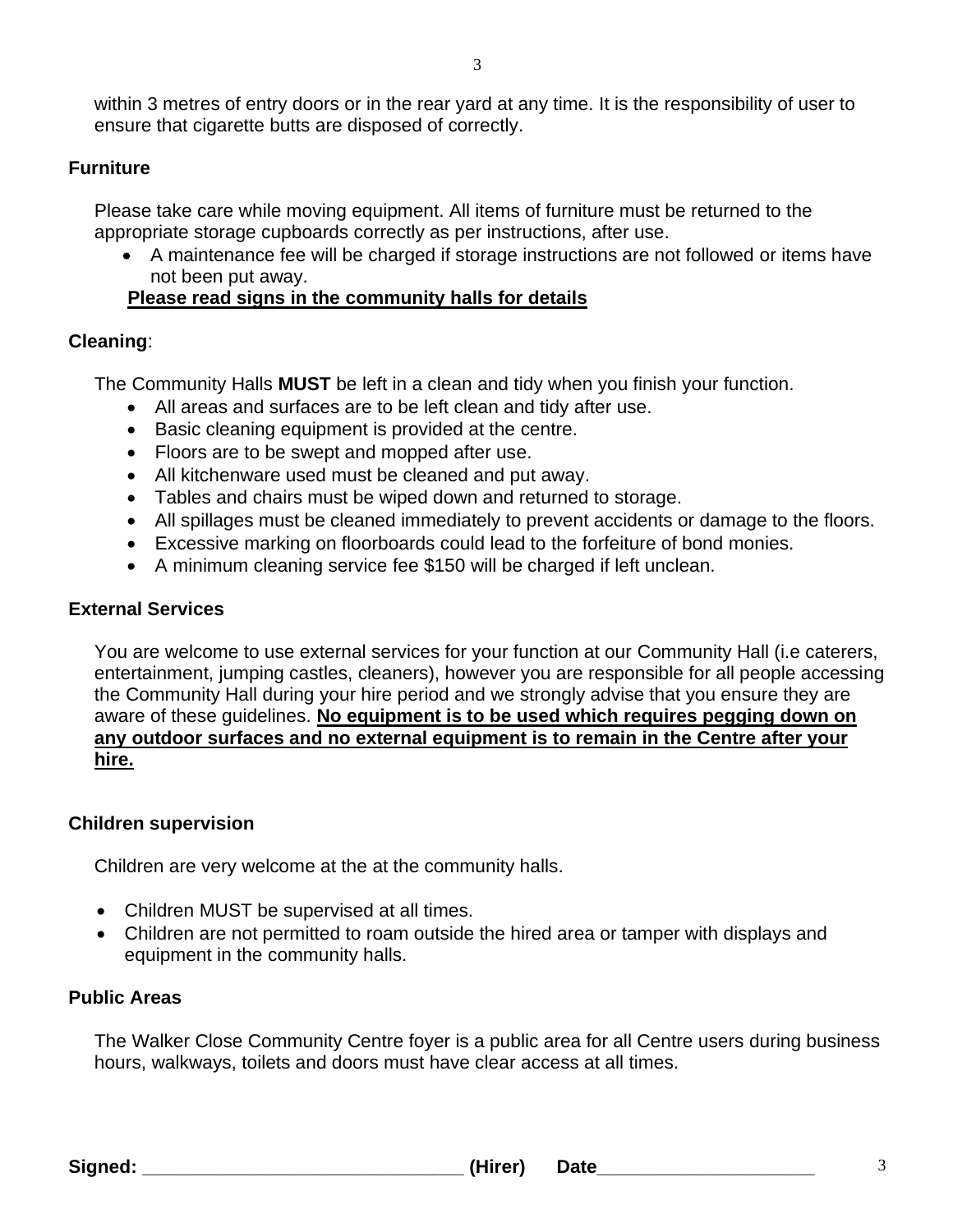Access to the Community Hall must be during booked times only. Alarm codes are specifically allocated to areas within the building and access is only given to areas booked. Any tampering or the incorrect setting of the Centres security will result in a security responding.

4

• The hirer will be charged any fees incurred by the security company (currently \$220). Please ensure there is no one else remaining in the Centre, such as staff or cleaners, prior to locking up and activating the alarm.

## **Alcohol**:

The Walker Close Community Centre and the Brooklyn Hall are NOT licenced venues. Alcohol cannot be sold on the premises. However, the Community Centre may allow for consumption at a private function.

- Responsible service of alcohol guidelines is always to be followed.
- No alcohol is to be sold without a Liquor License obtaining a licence is the responsibility of the hirer.

## **Heating and Cooling**

Please ensure all heating and cooling are switched **off** before vacating the centre, fees will be charged against bond monies for leaving the heating/cooling system on after vacating the premises. Instructions are located on the wall near the controls.

## **Safety and Security**

**All windows and external doors must be locked and the centre alarmed** before vacating the premises. All lights must be turned off along with any electrical appliances must be doublechecked that they are off before vacating the Centre

## **Music and Noise**:

Function finish times are **10pm Sunday-Thursday and 11pm Friday-Saturday**. We ask hirers to ensure the noise emanating from the function does not cause a public nuisance. You respect the rights of the local residents in accordance the Environmental Protection (Residential Noise) Regulation 2008 and Hobsons Bay City Council local law it is an offense to breach the time restrictions. A musical instrument and any electrical amplified sound reproducing equipment including a stereo, radio, television and public address system must be kept at minimum lower level if not a security call out fee charge will follow and is subject to breaching of the law.

## **Rubbish**

All rubbish must be removed from the premises including cigarette butts and disposed of by the hirer.

- We encourage all users to take rubbish and recycle home where possible.
- Please do not leave rubbish in or around the venue including Tennis Club and the park,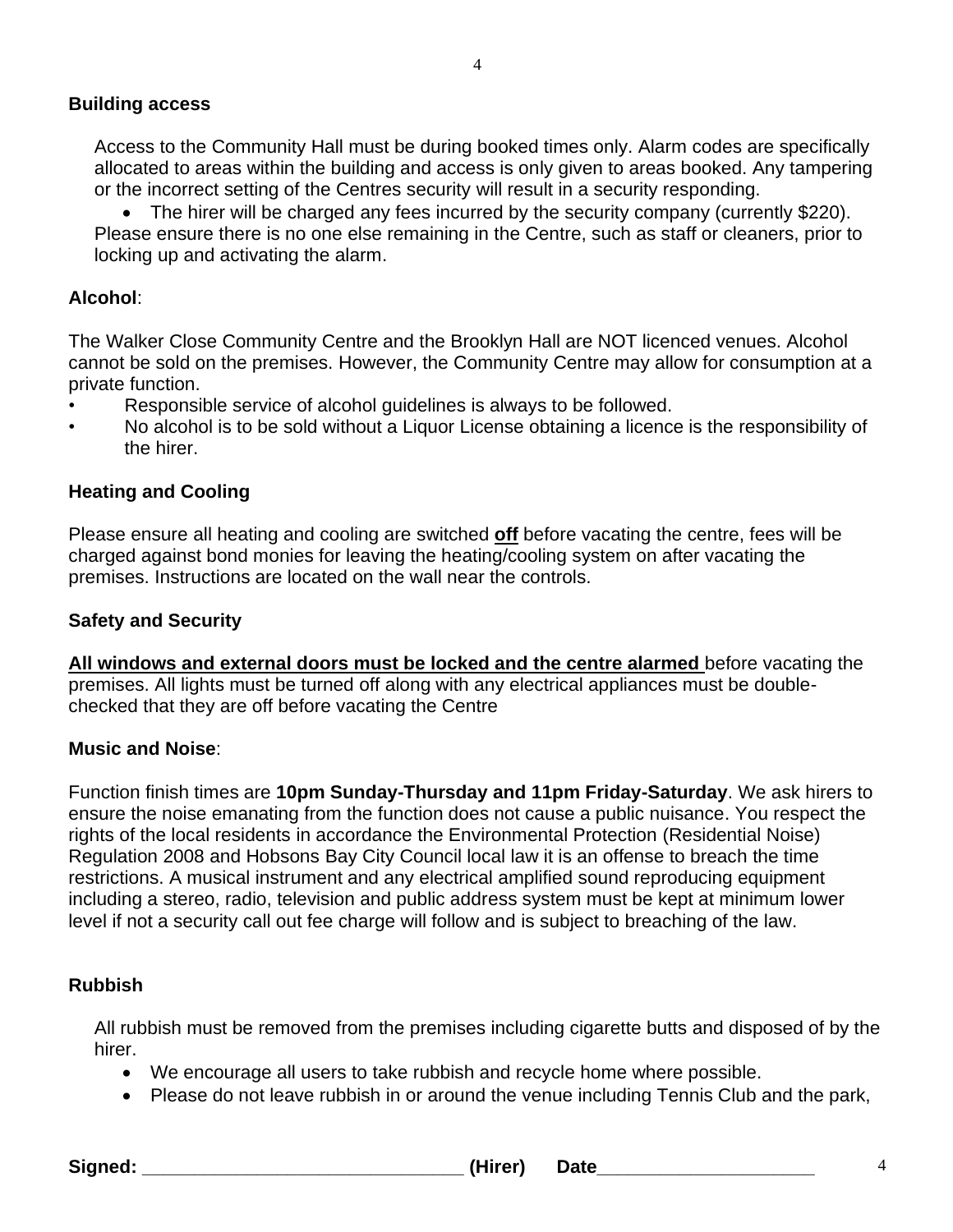Penalties will apply if you do not remove your rubbish accordingly your bond will not be returned.

## **Decorations**

- Please use **only** adhesives that do not leave marks or remove paint.
- Use only on the **wooden parts** of the walls and **DO NOT** use wall tracks.
- Do not staple decorations to curtains.

Due to our high ceilings, helium balloons may need extra long strings or be attached to the walls for easy removal.

## **Do not leave helium balloons in the centre as they will trigger the alarm after hours and result in a security call-out fee**.

## **Posters/decorations must be removed at the end of the group or function.**

## **Damages**

The hirer will be liable for replacement or repair of any items or areas damaged by their guests during hire.

- It is the responsibility of the hirer to inform the Centre Coordinator of any damages which occurred during the course of the function.
- Further penalties may apply if undisclosed.
- Please inform the coordinator upon return the key.
- Provide photo's as evidence, if you found damages upon arrival at the community hall.

Bond will be retained to cover the cost of the repairs of any damage caused or loss made during the use of the venue. If costs of damage and or loss exceeds the bond amount, the hirer will be liable to cover remaining costs.

## **Orderly Entry and Departure**

As the community halls are located in a residential area, please ensure you leave quietly and in an orderly manner at the specific time arranged.

• The building must be secured according to the Opening and closing instruction given to you.

## **It is the hirer's respponsibility to make sure that the Centre is left locked. Keys**

- Keys should be collected at least 2 working days prior to function during Office hours.
- **MUST** be returned to the Walker Close Community Centre at a date and time agreed.